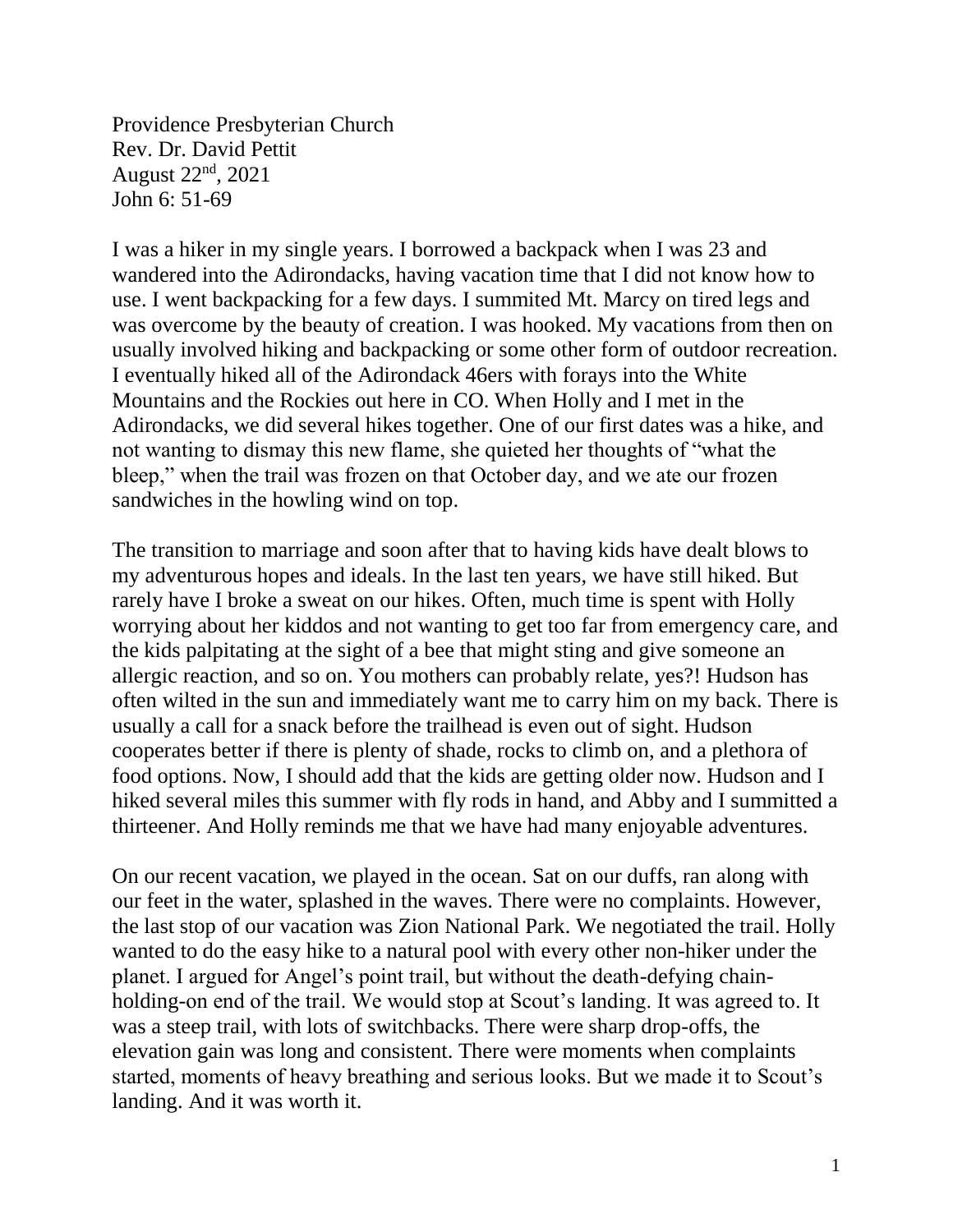And I was thankful we did not notice the gigantic rattlesnake under the rock on the edge of the trail until our way down. If we noticed it on the way up, I fear there would have been mutiny and an immediate and involuntary retreat to the bottom at record spead.

Our gospel passage this morning harkens back to the Israelite's sojourn in the wilderness, where there too was a fair amount of complaining, of asking "how much longer," and "what do we have to eat," and "awwwww, I don't like that," and mutiny over every threat that presented itself. And yet, God leads them from one snack to the other, like a family hike, across the desert, manna in the morning and quail at night. The daily provisions were God's way of sustaining and encouraging them along the way – as they stared out into an endless landscape. The daily provisions encouraged them that God was indeed leading them somewhere and somewhere good, that God had not led them out into the wilderness to die.

Jesus now proclaims himself to be the new manna; the new provision come down from heaven. John both casts Jesus as harkening back to the wilderness provision of God and as foreshadowing the eucharist, foreshadowing Jesus as the bread and drink that gives life and sustenance. Jesus is the new provision we are invited to turn to each day. It is the feast of bread and wine that connects us to God's presence and care, even as we stare into an endless landscape of human sin and suffering and the uncertainty that invades our lives.

Jesus' declaration stirs up its own complaining with his followers, however. It creates controversy. After all, talk of eating his flesh and drinking his blood does sound strange. More than strange, it would be sacrilegious and unclean to Jesus' listeners. The complaining becomes such that many begin to turn away. Like the Israelites in the wilderness who wanted to go back to the fleshpots of Egypt, they grumble. They accuse, and many turn aside. "When many of his disciples heard it, they said, 'This teaching is difficult; who can accept it?'" "Because of this many of his disciples turned back and no longer went about with him."

Jesus, like a father on a family hike who pushed too hard and fast, risks continuing on by himself. He turns to his faithful core, and he says, are you going to turn back as well?

For my family, they might say, "Dad, we are supposed to be on vacation." The Israelites in the wilderness wanted to say to God, "you are supposed to lead us to comfort, freedom, and prosperity." And Jesus' followers are saying, you are supposed to be a successful messiah. You sound crazy. Just wait for your end-of-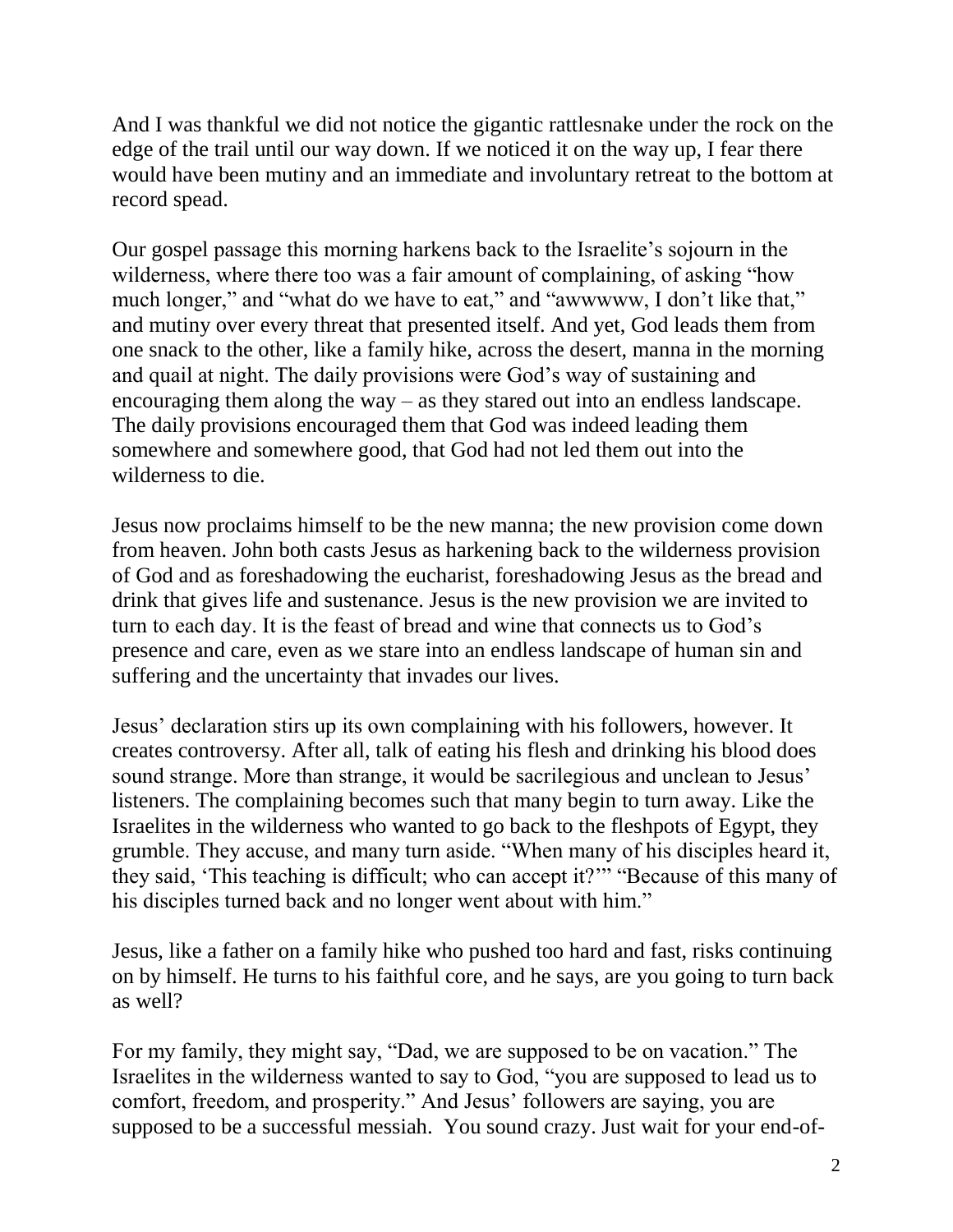year eval! They saw the rattlesnake too soon, and they all want to turn back well before the summit. It is the inevitable conflict of expectations, and the potential abandonment of what is possible. They are walking away before Jesus' plan and takes course.

They are leaving. They are going back. The group of those following is getting smaller. How does it feel to be among those left? You look around and wonder for yourself, what are you going to do? In the endless landscape of life, of uncertainty, and of the options of a consumer world, of different traditions and paths, why do you stay? In the weariness of the trail, of the rocks and roots to step over, of the blazing sun – of the disappointments, of the questions and doubts – many have turned aside for one reason or another.

But to Jesus' question to those remaining, are you going to leave too, Peter returns with a beautiful confession: "Lord, to whom can we go? You have the words of eternal life. We have come to believe and know that you are the Holy One of God." There is something there for Peter and the twelve. Despite the things they don't know or understand, despite the way the journey is taking turns they didn't expect, there is some core of hope and wholeness in Jesus. Where else would we go?

So I wonder, If Jesus was to turn to you, as he did to the twelve, and ask, are you going to turn away too, how would you answer? Would you answer something like Peter's words? – something to the effect of "where else would we go?" What is found in Jesus that you could not find elsewhere? What is found in the church that cannot be found elsewhere? Would your answer say something about how in Jesus you have found food, and life, and hope, and help and comfort – in you, Jesus the Christ, we have found the words of eternal life. In the church, we have found community and grace.

I think of our poem this morning about the blackpoll warbler on its migration. Carried by some unspoken instinct, guided by some unseen map, to a place across the waters, eighty hours away. Carried along by some inner voice, inner guidance. "Oh she is not so different from us," the poet writes, "The arc of our lives is a mystery too." We are carried along and pulled towards the light also.

It makes me wonder about the core of our faith. What is at the heart of this journey, because much changes over time. Challenges, and steep trails, and rattlesnakes along the edges, and fellow travelers turning back, and what keeps us going? Surely we start on the journey of faith for different reasons. In fact, many a young man has professed Christ because there were cute girls in the youth group. Many in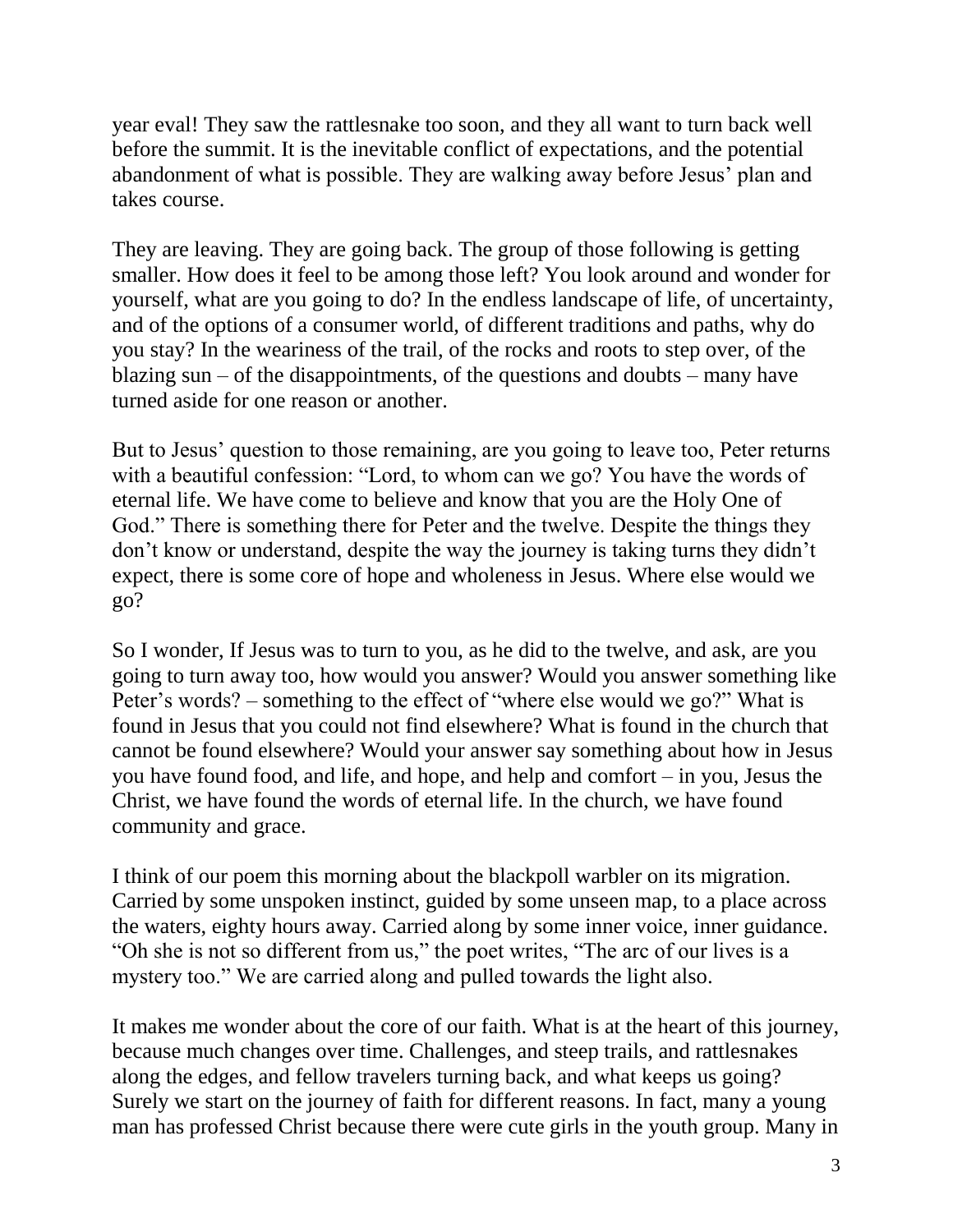Jesus' day started to follow because Jesus offered a practical benefit, like healing or making clean what was unclean. Many were intrigued and drawn along. But what keeps someone there over time, when it gets hard, or confusing, or circumstances grow discouraging?

The Israelites started on the journey because of the promised land. They had a vision that drew them. The disciples had their own ideas that drew them to follow Jesus around. We all began in the journey of faith for different reasons, and in different ways. But what the Israelites learn along the way is covenant, is relationship, is trust, is the God who called them out of Egypt. The same is true for the disciples, they came to know the Christ, and were compelled by covenant and relationship more than any specific idea or hope.

This fall, we will continue to think about and hold open this notion of the core. What is at the heart of our faith journey? A lot changes in life. Even for God's people throughout the scriptures, the paradigms change, from provision in the wilderness to a temple, back to bread come down from heaven. A lot changes over time. But what is the consistent core? What guides us and sustains us in our faith.

On August 31st, we are going to gather and tell stories about your journey here at Providence. What were the moments of clarity, when God met you here? What is the core of this church that might thrive no matter what changes around us? A lot changes over time. A lot can change. But there is a core; there is a heart of the matter. Isn't there? What is it?

For Peter and the disciples, Jesus has the words of life. Life. I think of what John writes towards the end of his gospel. "Now Jesus did many other signs in the presence of his disciples, which are not written in this book. But these are written so that you may come to believe that Jesus is the Messiah, the Son of God, and that through believing, you may have life in his name.

Now I began by talking about a father pushing his family up hiking trails, and the negotiations and accommodations that have gone on over time. There is a wisdom to not pushing too hard or too far and discouraging or disparaging your followers. I have not always known that wisdom. It is hard to know how hard to push or how to motivate at times. Perhaps you know that with your own family, or your students, or your coworkers or employees. But we hope that something gets discovered along the way that might come to motivate them apart from us. I hope that my kids might come to discover the moment of exhilaration and exhaustion that comes from reaching a summit or accomplishing a goal. I want them to come to know the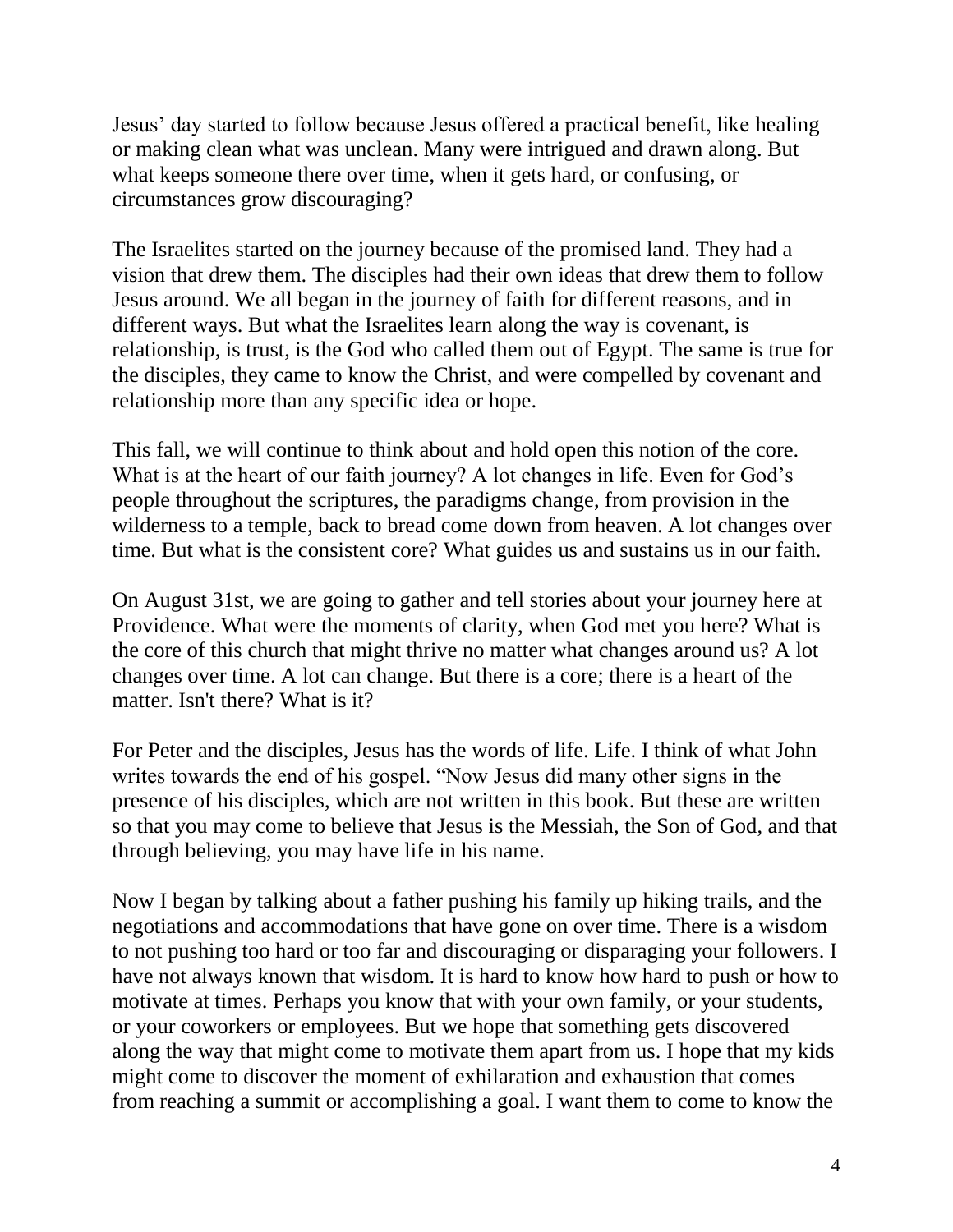love and relationship one can have with Christ, to help us navigate all the negative voices that come at us in life.

There is a core to this faith and to this journey. And it is worth it, if only we can discover it, and instill it, and stay in touch with that core, with those words of life.

And all God's people said…